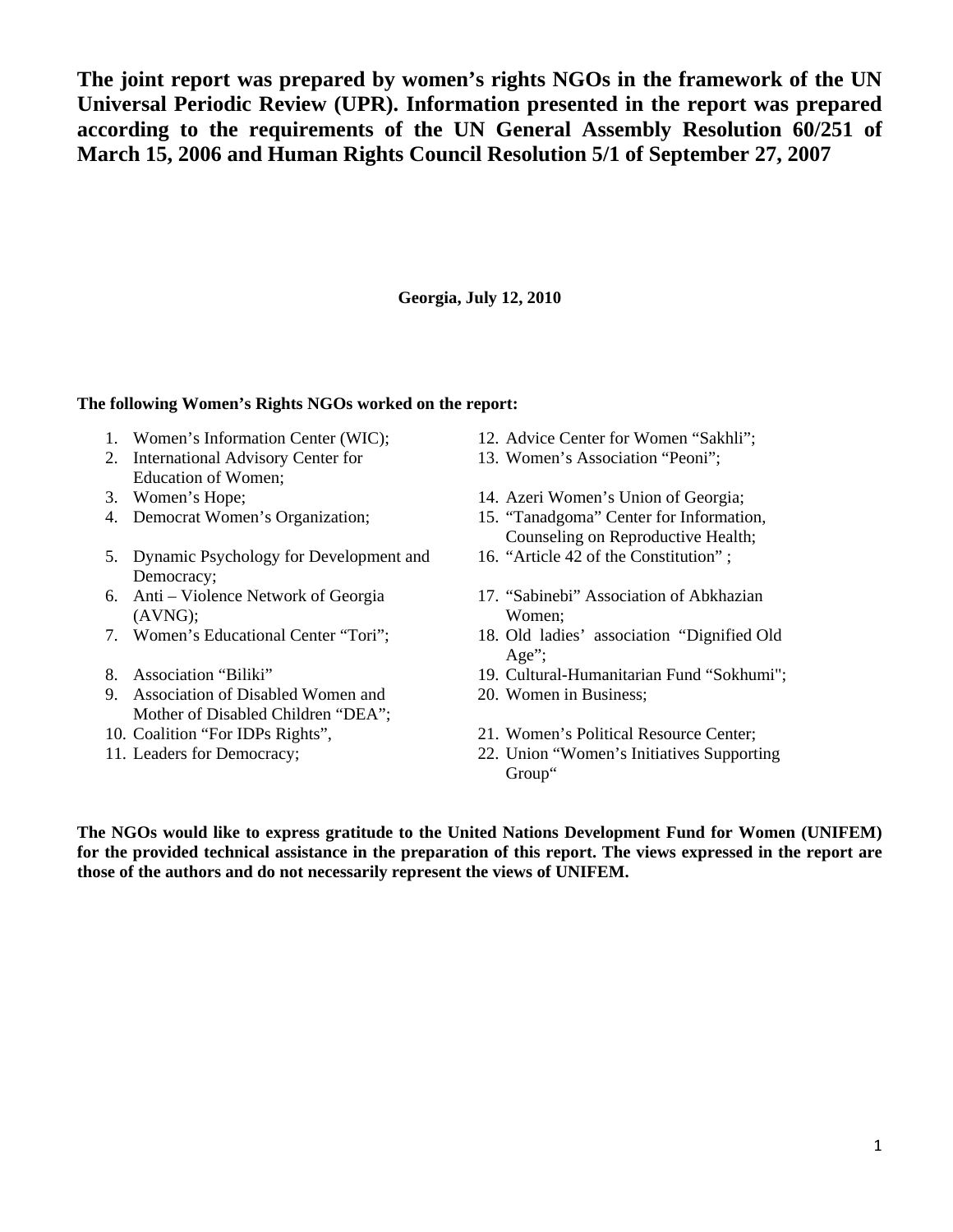**Introduction:** Georgia acceded to a number of international conventions in the sphere of protection of human rights and freedoms, among them: Universal Declaration of Human Rights, International Covenant on Civil and Political Rights and its Additional Protocols, International Covenant on Economic, Social, and Cultural Rights, Convention on the Elimination of All Forms of Discrimination against Women and its Optional Protocol, Convention concerning Equal Remuneration for Men and Women Workers for Work of Equal Value, Geneva Conventions on protecting victims of armed conflict and its additional protocols, as well as other UN human rights documents. Georgia is a state party to almost all of the universal and regional human rights conventions. Thus, Georgia is under obligation to implement existing international standards in the sphere of human rights and create effective mechanisms for human rights protection on national level.

**General Overview:** The Constitution of Georgia is in compliance with universally recognized principles and norms of international law. Treaties concluded by Georgia, if they correspond to the Constitution, shall take precedence over domestic normative acts.<sup>1</sup> Treaties are a part of the Georgian legislation and they have direct force of operation. In addition, the state acknowledges and protects universally recognized human rights and freedoms as eternal and supreme human values. $2$ 

The legislation of Georgia *de jure* recognizes the principle of gender equality. However, *de facto* equality is still an issue. In the Constitution of Georgia, we find article 14, which states: "Everyone is born free and is equal before the law, regardless of race, skin color, language, sex, religion, political and other beliefs, national, ethnic and social origin, property and title of nobility or place of residence." Here "sex" is listed among other variables upon which a person cannot be discriminated against before the law. There is no special mentioning of men and women having equal rights and fundamental freedoms; the Georgian Constitution uses "person", "citizen" or "individual" for both sexes, for instance in Article 18, Paragraph 1: "The freedom of a person is inviolable". In the document legislators put "person", "citizen" or "individual" as an embodiment of both sexes, with the indication that there is no need to differentiate citizens based on their sex.

In the Constitution, women are mentioned only twice; in article 30, paragraph 4: "the working conditions of minors and women are determined by the law". This mention of women together with minors, which underlines the need for the state protection of their labor rights by special legislation, indicates that although it is not explicitly stated, the creators of the Constitution acknowledge that women, like minors, need special protection. The second mentioning of women – though only as spouses and mothers – comes in Article 36, which states that: "marriage is based upon the equality of rights and free will of spouses" and below, Paragraph 3 states: "the rights of mothers and children are protected by law".

The "gender neutral" language and general recognition of the non-discrimination on the basis of sex could be found in almost all the major legislative acts of the country.<sup>3</sup> However, each of these general provisions are not complemented with realistic legal mechanisms, concrete measures for ensuring equality. For example, the *Election Code* of Georgia recognizes equal active and passive political rights of men and women. However, the lack of special measures (either temporary or permanent) that would make this general provision operational results in gender inequality in the realization of passive electoral right and extremely low representation of women in the elected bodies.

The Georgian legislation does not use the term "Gender Based Violence" (GBV). However, the *Law of Georgia on Elimination of Domestic Law Violence, Protection of and Support to its Victims* and the *Law of Georgia on Combating Trafficking in Human Beings* regulate different aspects and manifestations of GBV. Gender Based Violence does not appear either in the *Law of Georgia on Gender Equality* (adopted on 26 March 2010), which however introduces and condems sexual harrasment at workplace. It is noteworthy, that the *Criminal Code of Georgia* criminalizes infinging upon the equality of persons (Art. 142 ) and its Chapter XXII concerns "Crimes against Sexual Freedom and Inviolability".4

Coercion into sexual intercourse or other action of sexual character; Art.140. Sexual intercourse or other action of sexual character with one under sixteen.

 <sup>1</sup> *Constitution of Georgia,* Art. 6.

<sup>2</sup> *Constitution of Georgia,* Art. 7

<sup>3</sup> *Labor Code of Georgia*, *Law on Public Service of Georgia*, *Civil Code of Georgia and its V part- Family Law*, *Law of Georgia on Secondary Education*, *Law*  of Georgia on High Education, Law of Georgia on Elimination of Domestic Violence, Protection of and Support to its Victims, Election Code of Georgia, etc.<br><sup>4</sup> Criminal Code of Georgia, Chapter XXII, Crime against sexual fr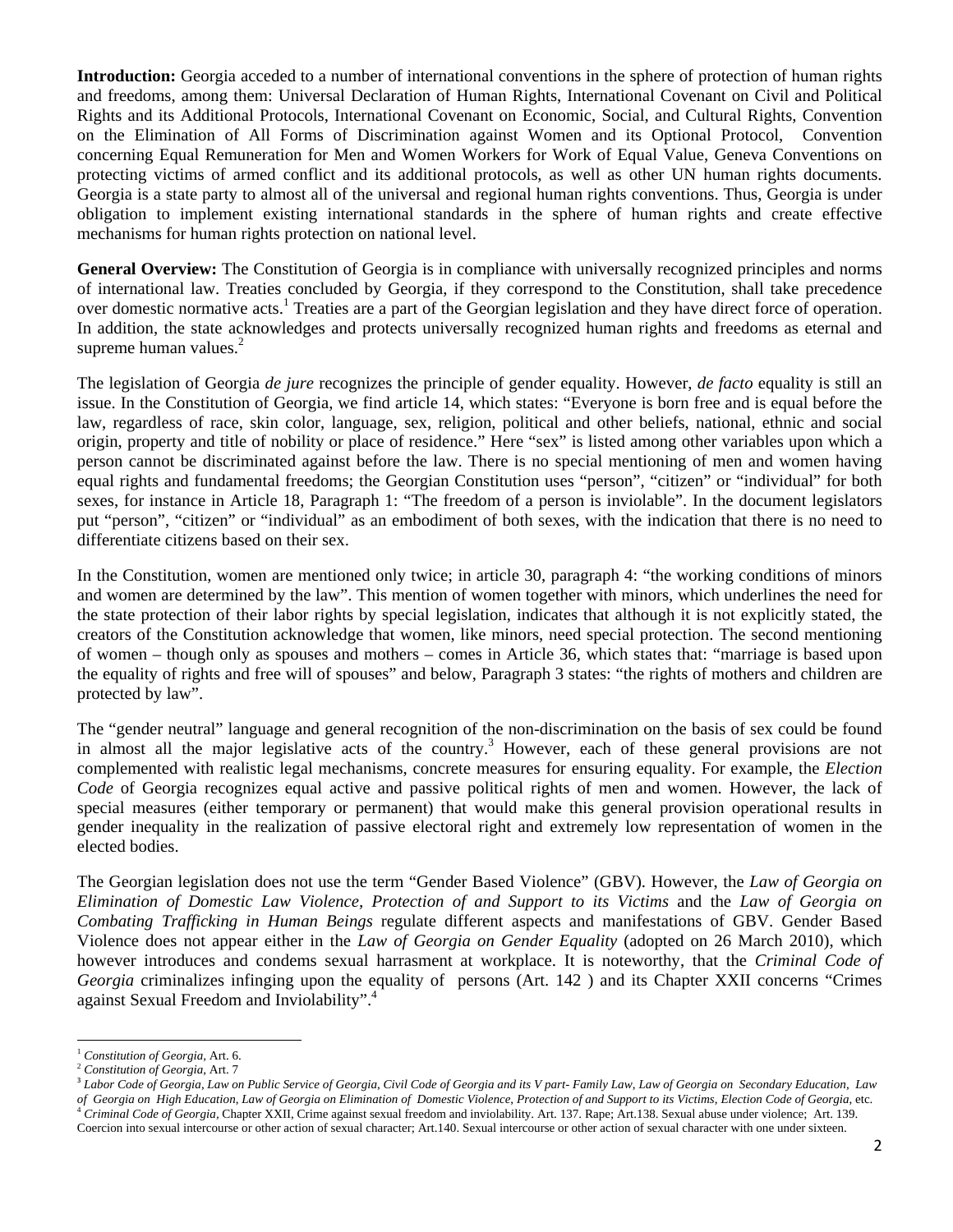Despite certain positive changes on the path towards building a democratic state in the recent years, adequate attention is not paid to women's rights and gender equality issues on policy-making level. Insufficient resources provided by the government to implement *the Gender Equality National Action Plan of 2007-2009* and the lack of the political will, especially in the executive branch of the government to tackle inequality problems, leads to ineffective protection of women's rights and slow progress towards enhanced gender equality.

The low level of citizens' human rights, especially women's rights awareness is a result of the lack of special gender sensitive programs for small business development, youth education (starting from secondary to higher education institutions), promotion of zero tolerance to violence against women, etc. Civil society – women's rights NGOs are trying to cover this gap but their resources are limited in comparison with the different needs of women, men, boys and girls of Georgia.

The UN Human Rights Committee and CEDAW Committee have repeatedly called on the State to continue its work in order to eliminate discriminatory gender stereotypes and incorporate gender-sensitive education into the school programs. CEDAW Committee recommends intensifying the training of staff involved in the education sector on women's rights and gender equality issues. The Committee requests the State to disseminate the information about the Convention in the educational institutions in order to alter existing stereotypes on the roles and responsibilities of men and women that lead to unequal distribution of labor, resources and reaffirm gender inequality.

On September 26, 2007, through Order N211, there was established the Interagency Governmental Commission on Gender Equality Issues and respective "Action Plan on carrying out gender equality policy in Georgia in 2007-2009" was elaborated and adopted on the same day. However, the Commission proved to be ineffective (it was never convened since it establishment) and the Action Plan was carried out with significant deficiencies.<sup>5</sup> On this background, the legislative branch of the government is showing more progress where there was established a Council on Gender Equality Issues in December 2004, which has greatly stipulated the adoption of *the State Concept on Gender Equality Issues* in 2006 and then *the Law of Georgia Gender Equality* in March 2010*. The Gender Equality Law* has granted the Parliamentary Council on Gender Equality Issues a permanent status, transforming it into the main state structure responsible for national coordination, elaboration, and monitoring of implementation of gender equality policies and legislation.

In addition, *the Gender Equality Law* sets forth concrete mechanisms, and ways for the realization of the rights declared in the Constitution and tries to translate international women's rights and gender equality standards into Georgian national legislation. Although, the Law needs further improvements (discusses below) it is a very positive step and a powerful mechanism for awareness raising on gender equality and women's rights issues in Georgia. It is the strong recommendation of women's NGOs to the Parliamentary Council on Gender Equality Issues to do its best to ensure strong involvement of the executive branch of the government in the implementation of the Law and formation and implementation of the national gender equality policy. Women's rights NGOs are concerned that legislative branch of the government alone cannot ensure full-fledged implementation of the Law. Moreover, there needs to be established a special forum/space for civil society representatives' (women's rights NGOs, scholars, media) informed participation in the elaboration of relevant gender equality policies and laws at the Parliamentary Council for Gender Equality Issues. Especially, given the fact that women's NGOs were invited members of the Advisory Council on Gender Equality Issues at the Speaker of the Parliament, when it was still a temporary and not yet a standing body.

The *Gender Equality Law* is a step forward, but it has some deficiencies, namely, it is more declarative than practical in its character. It sets forth the pathos of gender equality on the level of principles, accumulates existing provisions, in the labor, family and other spheres of life, but, the Law does not indicate the supporting mechanisms for actual implementation of these principles: 1. there is no enumeration of obligations of the executive branch officials, who have the decision-making capacity and are entrusted with the implementation of gender equality policy in the country. 2. there is no set of procedures on how to protect human rights of victims of direct or indirect discrimination on the basis of sex; 3. upon affirming the fact of discrimination or sexual harassment, there exists no established compensation and the rule for paying damages. 4. there exists no list of specific forms the discrimination on the basis of sex can take in different areas (such as for instance political life, social protection, healthcare, etc.). 5. And even

 5 See Ketevan Chkheidze, Irma Aladashvili, *Monitoring of the Progress Implementation of the National Action plan on Gender Equality*, Tbilisi, 2009.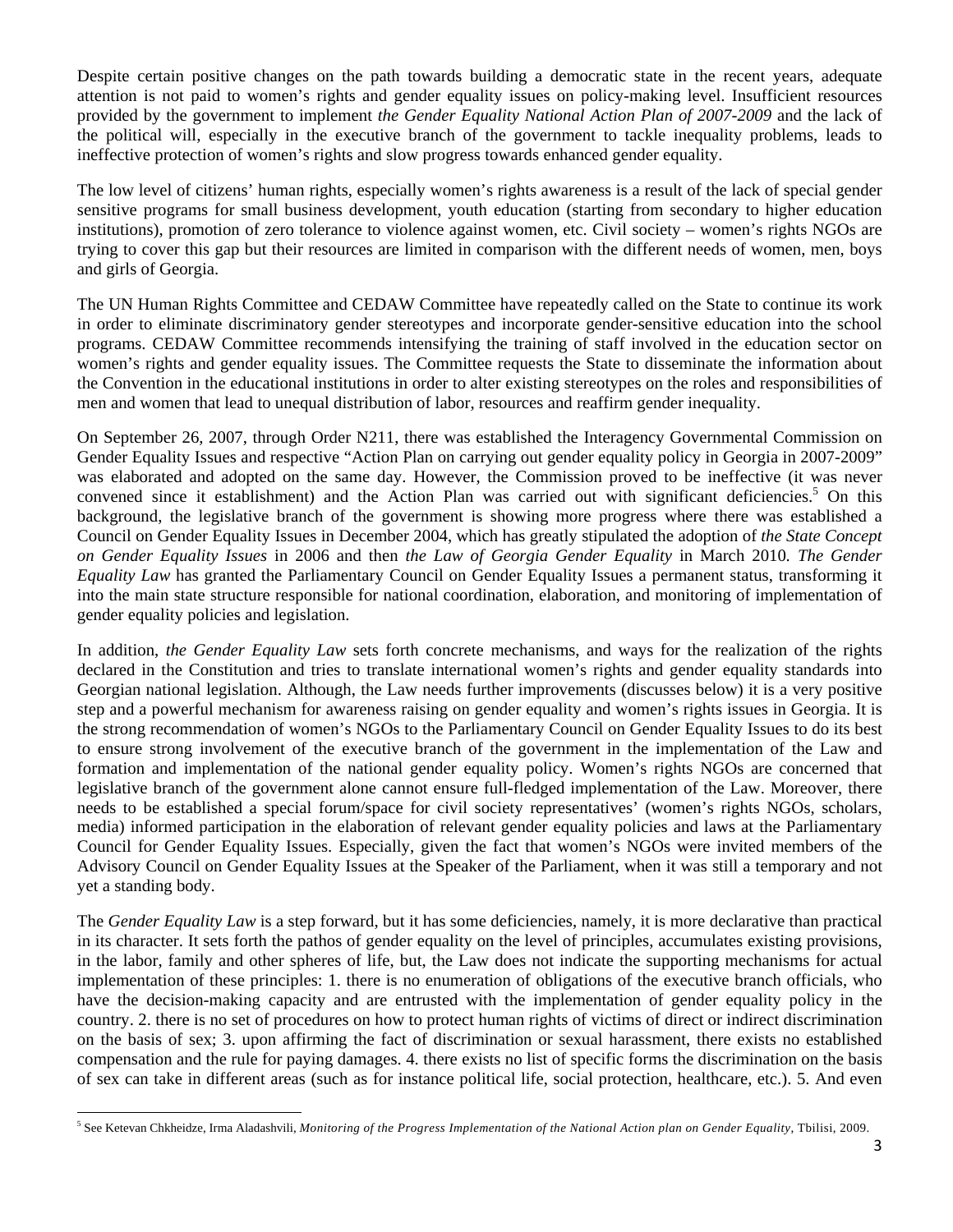though the State Concept on Gender Equality (adopted in 2006) introduced the concept of "gender mainstreaming" it has unfortunately, remained outside the scope of the Gender Equality Law.

# **Recommendations:**

- 1. The State Commission on Constitution while implementing the constitutional reform in Georgia, should take into account Art.2 of the Convention on the Elimination of All Forms of Discrimination against Women and incorporate the definition of equality between men and women within the new Constitution in compliance with the internationally set standards;
- 2. The state should elaborate indicators to monitor gender equality work of legislative and institutional mechanisms;
- 3. Through national educational program (by the Ministry of Education and Science) gender education should be introduced in schools and the component of gender education should be incorporated in the teachers' continuing education program;
- 4. Timely measures should be taken to elaborate 2010-2012 National Action Plan on Gender Equality. State budget should be analyzed from the perspective of responsiveness to different needs of women, men, boys and girls;
- 5. Needed financial resources should be allocated from the state budget to carry out the National Action Plan on Gender Equality 2010-2012;
- 6. Gender equality principles must be considered (gender mainstreaming) in planning and implementation of state policies in different spheres;

**Political Rights:** The legislation of Georgia recognizes the equality of men and women in realization of their civil and political rights. The legislation of Georgia<sup>6</sup> grants equal political rights to men and women. Women comprise over 59% of the electorate and they are equally active voters in villagers, as well as in cities.<sup>7</sup> Still, the level of women's participation in the political decision-making is low. It is noteworthy that 30% of political party members are women,<sup>8</sup> in the parties they occupy lower positions and only rarely are represented in the party leadership. The fact that at present women account only for 6% of Members of the Parliament is indicative of the cultural, legislative and internal party barriers hinder women's political empowerment (in the parliaments elected in 1995, 1999, and 2004 women comprised 7%, 6.4%, and 9.4% respectively.) Considering the low representation of women in the Parliament, it has to be noted that in the 2004-2008 Parliament was chaired by a woman and women obtained 3 committee heads' posts. The low representation of women in the parliament results in the low interest of discussing dealing with issues related to women.<sup>9</sup>

The political party lists for the 2008 parliamentary elections did not indicate the increase of women's participation in party leadership. In the 12 entities registered for the elections (blocks and independent parties), only 9.2% of women were on top positions of party lists from 1 up to 10, 20.8% from 11 up to 20 and 15% from 21 to 30. In sum, women comprised 22.5% in the party lists and very little number had the chances of getting elected. Out of majoritarian candidates, women comprised 10.1 percent.<sup>10</sup> In 2008 parliament the deputy head of the Parliament is a woman, who also chairs the Parliamentary Council on Gender Equality Issues and is a great supporter of women's rights groups. In addition, only one head of the Parliamentary committee and 3 deputy heads are women.

The number of women in local self-governance bodies has been decreasing from election to election. From 14% after the local elections of 1998, the percentage of women dropped to 12% in 2002. As a result of 5 October 2006 elections, only 195 out of 1,750 elected individuals, i.e. 11.14%, were women. According to May 2006 data no cities in Georgia had women as mayors and only 5.5% of the chairs of *sakrebulo* - local representative bodies - were women (i.e. among 989 chairpersons there were only 54 women).<sup>11</sup> The legal environment is far from favorable for women's participation in the bodies of local self-governance, partially due to the large self-governing units, as well

<sup>6</sup> *Election Code of Georgia,* 2001, Art.5. 7

Nana Sumbadze, *Gender and Society: Georgia*, Tbilisi, 2008, page.35

<sup>&</sup>lt;sup>8</sup> Maia Kuprava-Sharvashidze, Saqartveloshi qalta politikuri monatsileobis arsebuli situatsia (The Situation around Women's Political Participation in Georgia,) Tbilisi, 2006, see *Reality: Women's Equal Rights and Equal Opportunities in Georgia*,. page. 18. 9

 $^9$  Cynical and ironic remarks of male parliamentarians while discussing the draft law on domestic violence in February 2006 can serve as an example confirming this.

<sup>10</sup> Nana Sumbadze, *Gender and Society: Georgia*, Tbilisi, 2008, page.42

<sup>11</sup> Lia Sanikidze, et al., *Reality: Women's Equal Rights and Equal Opportunities in Georgia*, 17.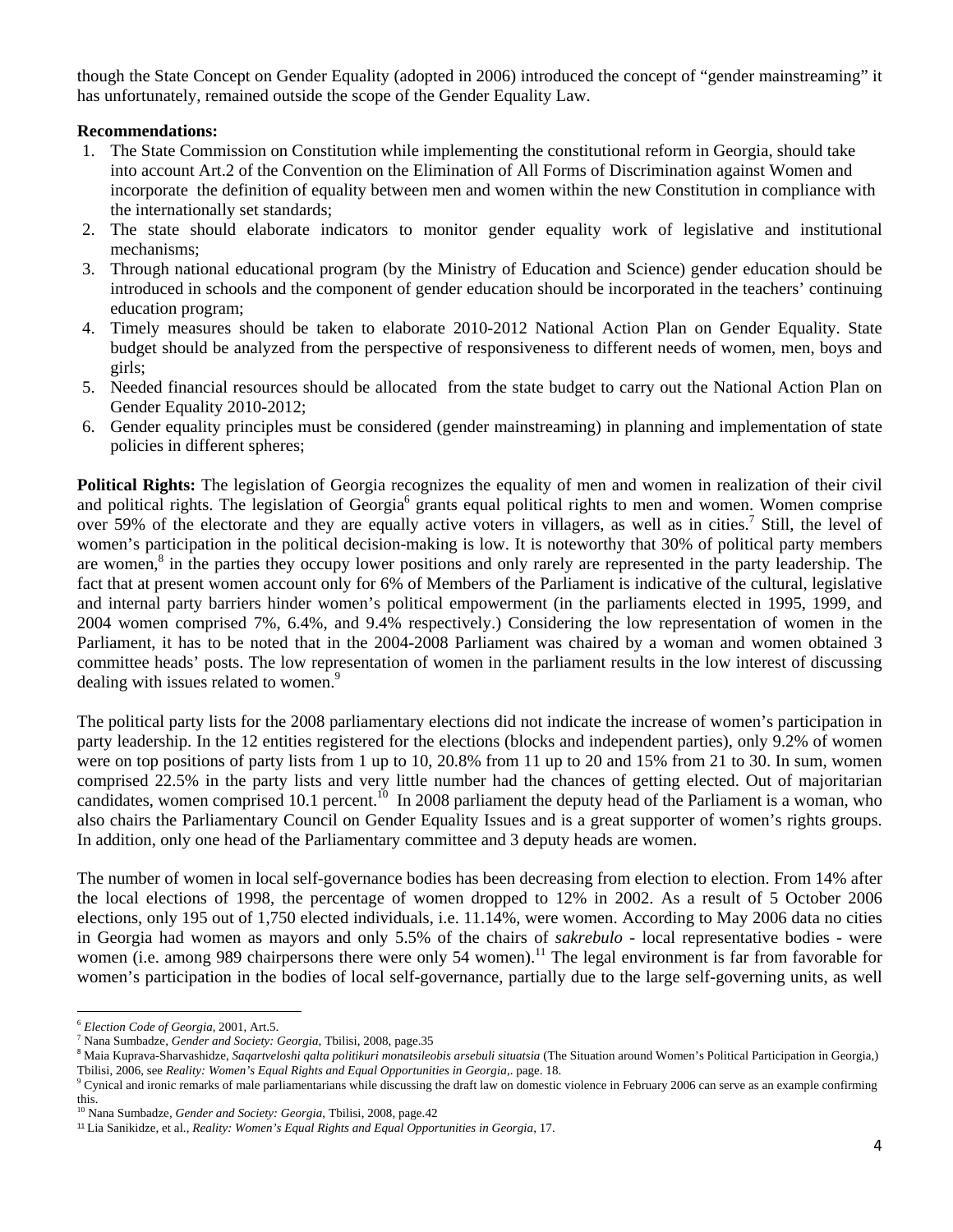as existence of single-mandate election constituencies.<sup>12</sup> The 2010 local government elections have also resulted in low number of elected women – out of 1688 totally elected MPs only 169, i.e. 10% are women.<sup>13</sup>

Women are a minority in the cabinet as out of 19 ministers only 2 are women.<sup>14</sup> The gender balance situation is much better in the judicial branch according to the 2008, there are 94 women and 74 men in the Supreme Court of Georgia, 167 women and 95 men in City Court; and there are 117 women and 75 men in District Court judges in all court instances.<sup>15</sup>

In Georgia there exists no state policy aimed at increasing women's political participation. Even though the 2010 Law on Gender Equality refers to the equality of men and women in election process, the law does not create substantial mechanisms ensuring the equality.  $16$ 

### **Recommendations:**

- 1. The state to put in place relevant temporary special measures to ensure increased participation of women in political decision-making processes at central as well as local levels;
- 2. The state to demonstrate commitment to women's empowerment issues through increased engagement of the executive branch of the government in gender equality policy formation and implementation processes;
- 3. The State to provide funding from the state budget to the Parliamentary Council on Gender Equality Issues to ensure its smooth operation (to cover both administrative as well as programmatic costs);
- 4. To establish a civil society advisory group at the Parliamentary Council on Gender Equality issues comprising of the representatives women's NGOs, academia, and media;

**Domestic Violence:** In 2006 the Parliament of Georgia adopted *the Law of Georgia on Elimination of Domestic Violence, Protection of and Support to its Victims.* The first amendments to the Law were made in December 2009 and were initiated by Ms. Rusudan Kervalishvili, the Vice-Speaker of the Parliament and the Chair of the Parliamentary Council on Gender Equality Issues. The Women's NGOS have participated greatly in the drafting as of the Domestic Violence Law as well as in the amendments to the Law.<sup>17</sup>

The Law provided that provisions regarding establishment of shelters for the victims of domestic violence would enter into force in January 2008,<sup>18</sup> which has not been the case. For the time being there exist only four NGO-run shelters in the country that are unable to meet increasing demand on shelter and social services. The Government of Georgia has established the Interagency Council on the Measures to Eliminate Domestic Violence, on 28 December 2008. The main responsibility of the Council is to support the implementation of the above mentioned Domestic Violence Law. The Council, in close collaboration with the State Fund for Protection and Assistance of (Statutory) Victims of Human Trafficking and Domestic Violence<sup>19</sup> and assistance from international development organizations, especially Sida and UNIFEM, is in the process of establishing two shelters and a nation-wide hotline for the victims/survivors of domestic violence. The establishment of state supported shelter and a hotline for victims of domestic and sexual violence has been prioritized also in the Georgia Joint Needs Assessment of August 2008 events.<sup>20</sup>

<sup>&</sup>lt;sup>12</sup> See Tamar Bagratia, *Elections of the Bodies of Local Self-Governance and Women's Participation*, Discussion Paper, Gender Development Association, September 2006.<br><sup>13</sup> Official data provided by the Central Election Commission on 12 July 2010.

<sup>&</sup>lt;sup>14</sup> Government of Georgia, official web-page, available on-line at: <http://www.government.gov.ge><br><sup>15</sup> Nina Tsikhistavi, Nana Berekashvili, *Gender Equality in Georgia: 2006-2008 Report*, Caucasus Women's Network, Tbili conditions and without discrimination. 2. While exercising the right to vote in a representative body, the possibility of equal participation for men and women

shall be provided. 3. Women and men shall be elected under equal conditions without discrimination.<br><sup>17</sup> Gender Information Network of South Caucasus, Special Group for Investigating Violence in the Family, available on-li

<sup>&</sup>lt;http://www.ginsc.net/main.php?option=view\_article&mode=0&article=9981&lang=ge><br><sup>18</sup> According to the *Domestic Violence Law*, Chapter VII, article 22 of the Law, article 8 with regard to social service, articles 17, 18, a establishment and functioning of shelters for domestic violence victims, and article 20 about the establishment of rehabilitation centers for the perpetrators should have entered into force from 1 January 2008.

<sup>&</sup>lt;sup>19</sup> The Fund has been assigned by the government to work on domestic violence issues on the eve of 2009, for the time being it is in the process of changing its decree and title to reflect the new mandate.

<sup>20</sup> The United Nations, the World Bank, *Georgia Joint Needs Assessment*, October 9, 2008, 107.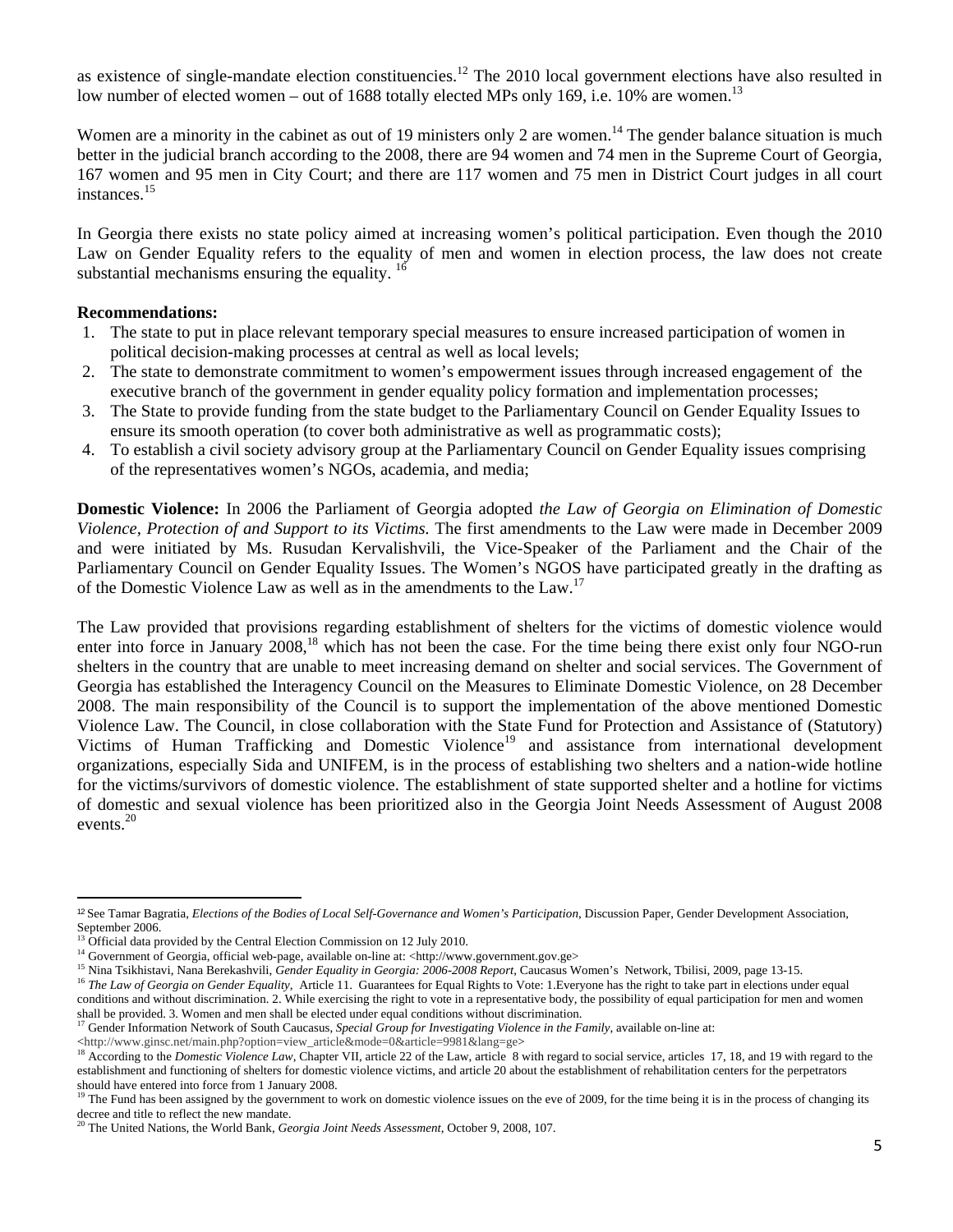Preparing highly qualified social workers is of no less significance. According to the 2007-2008 Action Plan on Measures for Fighting Violence in the Family and Protecting the Violence Victims (Action 2), determining temporary status for social workers and legitimizing their activities was considered. However, the mentioned activity was not undertaken and was postponed into the 2009-2010 Domestic Violence National Action Plan, with Ministry of Labor, Health and Social Affairs and Interdepartmental Council put being in charge of this activity. NGOs prepared university module for social workers "Basic Gender Issues and Fighting against Domestic Violence", which was piloted with practicing social workers in 2009 and was agreed with the Ministry of Labor, Health and Social Affairs and since the academic year 2010-2011 been introduced as an optional course for bachelor and master students of Tbilisi State University.<sup>21</sup>

Non-governmental human rights organizations work effectively to resolve the abovementioned problem. According to the statistics, victims of violence in Georgia are generally women and the perpetrators are mostly men. According to the official data of the Ministry of Internal Affairs, in 2007, 523 offenders were men, whilst 509 women proved to be victims. In 2008 there were 178 male perpetrators and 189 female victims, in 2009 164 and 163 respectively. In the first quarter of 2010 there are 39 male perpetrators and 40 female victims.<sup>22</sup>

Studies conducted in different periods make known that in Georgia the whole specter of different forms of violence – sexual, physical, psychological and economic. The facts of violence increased as a result of conflicts and civil wars in different periods in Abkhazia and South Ossetia. Different forms of violence, among them sexual violence, are documented during the armed conflict of August 2008. In partnership with Institute for Policy Studies, UNIFEM carried out the *Needs Assessment of Internally Displaced Women as a Result of August Events*. Through 5-29 September, 1,144 IDPs (47.1 percent men and 52.9 percent women) were surveyed. The survey revealed that 6.3 percent of respondents had information about sexual violence committed against women, out of this 6.3 percent (70 respondents) - 21.4 percent said they had information about cases of rape, 32.8 percent about group rape, 14.3 percent about attempt of rape and 31 percent did not specify the kind of sexual abuse. Only 1 percent i.e. 10-11 respondents reported witnessing rape. Taking into consideration the taboo associated with the issue of sexual violence in the Georgian society, we may assume that the findings of the survey shed light only on the tip of the iceberg, clearly signaling the need for having respective response mechanisms in place. When asked about family conflicts during the displacement, 3.6 percent of men and 8.6 percent of women reported witnessing such conflicts and instances of domestic violence.

Women's Advice Center "Sakhli" started to research domestic violence in 2001. *Violence in the Family - the Study of the Gender Attitudes* was published 2002, revealed that 94.8% of interviewed 400 respondents (50.5% women and 49.5% men) identified beating/battering as the manifestation of domestic violence.<sup>23</sup>  $\dot{6}$ 2.1% of men and 52.5% of women acknowledged that domestic violence takes place in Georgian families.<sup>24</sup> The NGO Caucasus Women's Research and Consulting Network completed their multi-component domestic violence research in 2005.<sup>25</sup> The aim of this research was to understand the dominating forms of domestic violence as well as to explore the scope of the problem.<sup>26</sup> In the framework of this study there were interviewed 1000 women<sup>27</sup> selected through random sampling from those women in Georgia who have experienced married life for longer than one year. Women were interviewed in all but conflict regions of Georgia. The research found out that "every fourth or fifth woman (22.2%) admits that they have experienced physical abuse. And for 5.2% of women this experience was very frequent."<sup>28</sup> According to

<sup>&</sup>lt;sup>21</sup> "Interdepartmental and Societal Measures for eliminating Family Violence in Georgia"- project implemented with the assistance of the UN Trust Fund for Eliminating Violence against Women

<sup>&</sup>lt;sup>22</sup> Data of the National Statistics Office of Georgia, official web-page, available on-line at: <www.statistics.ge>.<br><sup>23</sup> Rusudan Pkhakadze, *dzaladoba ojaxshi – genderuli damokidebulebebis kvleva*, (Violence in the fami GB, Tbilisi, 2002, 6.

 $24$  Ibid, 8.

<sup>&</sup>lt;sup>25</sup> Nino Tsikhistavi, Nana Berekashvili, (eds.), *Domestic Violence against Women: Multi-Component Research*, Tbilisi, 2006. The research was carried out with the financial support of the Global Fund for Women in 2005 and was published in English and Georgian with financial support of the UN Country Team in Georgia in 2006.<br><sup>26</sup> Ibid, 8.

<sup>&</sup>lt;sup>27</sup> Plus 50 women for a pilot study. Ibid. 11. Out of 1000 women 79.2% was in their first marriage, 7.3% was divorced, 2.4% was remarried after divorce, 8.7% was widowed. 0.6% was in a new marriage after widowhood, 1.1% was in unregistered marriages. Ibid. 13. 28 Ibid, 41.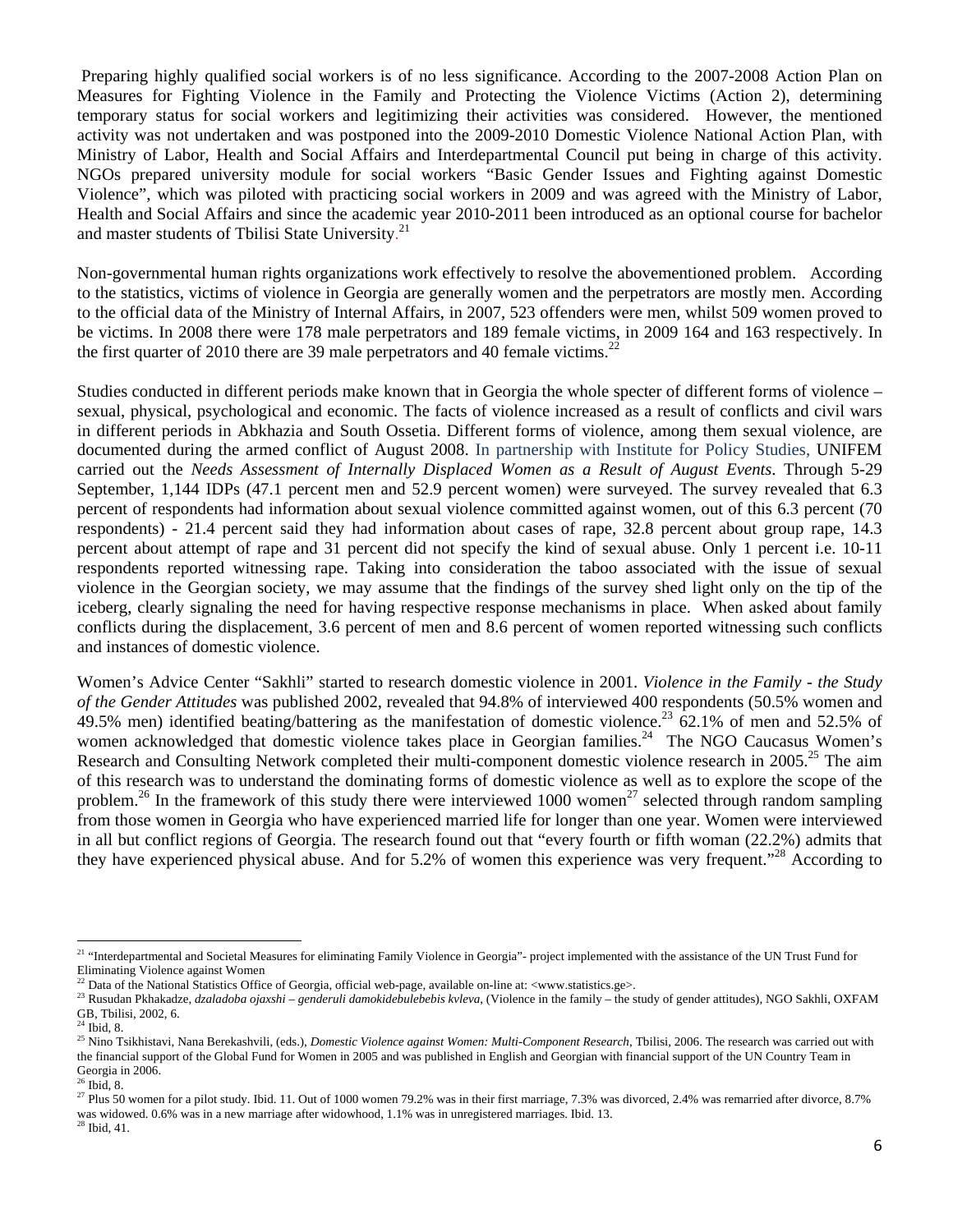the most recent (2009-2010) and wide-scale representative study of the UNFPA every 10-11 woman in Georgia has suffered physical violence at least once in her life time from her husband or a partner.<sup>29</sup>

According to the Art.20 of the law, rehabilitations centers for perpetrators of domestic violence were to start operation after 1 January, 2008, which did not happen. After the amendments on 28 December 2009, their establishment was postponed until 1 July, 2015. Thus, violence perpetrator does not go through rehabilitation (Art.20 of the law on domestic violence did not take effect) and women victims of violence still stay confronted to the perpetrators. Except for that, stereotypes prevailing in the society lead to problems in applying to law-enforcement mechanisms. Victims/survivors of violence, the majority of whom are women fear that violence perpetrator, being shunned by society and exposure of the family secrets, which is indicated by the less number of applications to court compared with the police applications to affirm the issuing of preventive warrants. The above-mentioned fact reveals that legal measures for the protection of victims are not sufficient and do not adequately correspond with the objective reality.

# **Recommendations:**

- 1. The state to ensure timely establishment of the shelters and a nation-wide hotline for the victims/survivors of domestic violence and ensure its support from the state budget;
- 2. The state to define the role of social workers explicitly in the national referral mechanism of the victims of domestic violence making sure that social workers are institutionally strengthened and supported by the Ministry of Labor, Health and Social Affairs to actively engage in the work against domestic violence;
- 3. The state to take active steps towards elaboration of the strategy of rehabilitation of the perpetrators of domestic violence and establish rehabilitation centers for them.

**Trafficking:** On April 28, 2008 the Parliament of Georgia adopted *the Law of Georgia on Combating Human Trafficking.* On 20 January 2009, by the Presidential order, there was adopted a National Action Plan on Fighting against Human Trafficking 2009-2010. In the autumn 2010 there will be completed the drafting the 2011-2013 National Action Plan, which will be presented the President for approval in December.

The state achieved certain positive results in combating trafficking in human beings. Georgia satisfies minimum standards for fighting trafficking.<sup>30</sup> Despite the achievements, we face problems. In the  $1<sup>st</sup>$  half of 2009, investigation was commenced on 4 trafficking cases. Three of them were under Art.143 (human trafficking) and one under 143<sup>1</sup> (underage trafficking). Procedural bargaining was conducted with 3 of the accused and the case proceeded in court in regard to others. According to the data of the first half of 2009, investigation is being conducted on 4 cases. Accusatory verdict was announced for 3 persons. Georgia still remains a transit, destination and a resource country.<sup>31</sup> There exist various reasons of women trafficking in the country – unemployment, where major share are women, illegal migration of women, which is caused by poverty and unemployment, presumable number of trafficking victims on uncontrolled territories.

Low indicator of the number of trafficking victims is a result of the latency of the crime. This requires implementing effective measures by the government for the Ministry of Internal Affairs and investigative bodies to reveal and record the crime of trafficking. In addition, international legal cooperation and mutual assistance especially among the bordering states is important.

### **Recommendations:**

1. The state to implement consequential and permanent measures to fight trafficking in human beings.

<sup>&</sup>lt;sup>29</sup> UNFPA, *National Survey of Domestic Violence against Women in Georgia*, Tbilisi, 2009, preliminary findings shared with civil society in June 2010.<br><sup>30</sup> The National referral Mechanism (NRM) in Georgia is codified in represents detailed guidelines for the effective cooperation of the state agencies, local NGOs and international organizations in the fight against trafficking in human beings. For more see Women's Informational Centre, *Responses to Trafficking in Persons in Georgia: An Assessment*, available on-line at:

In compliance with the 2009 Presidential order N46 the National Action Plan for Fighting against Trafficking was drafted. Referral mechanisms for combating trafficking are adopted and interdepartmental council was created. Public Defender of Georgia, *Annual Report of Public Defender of Georgia,* II part. 2009, page .221.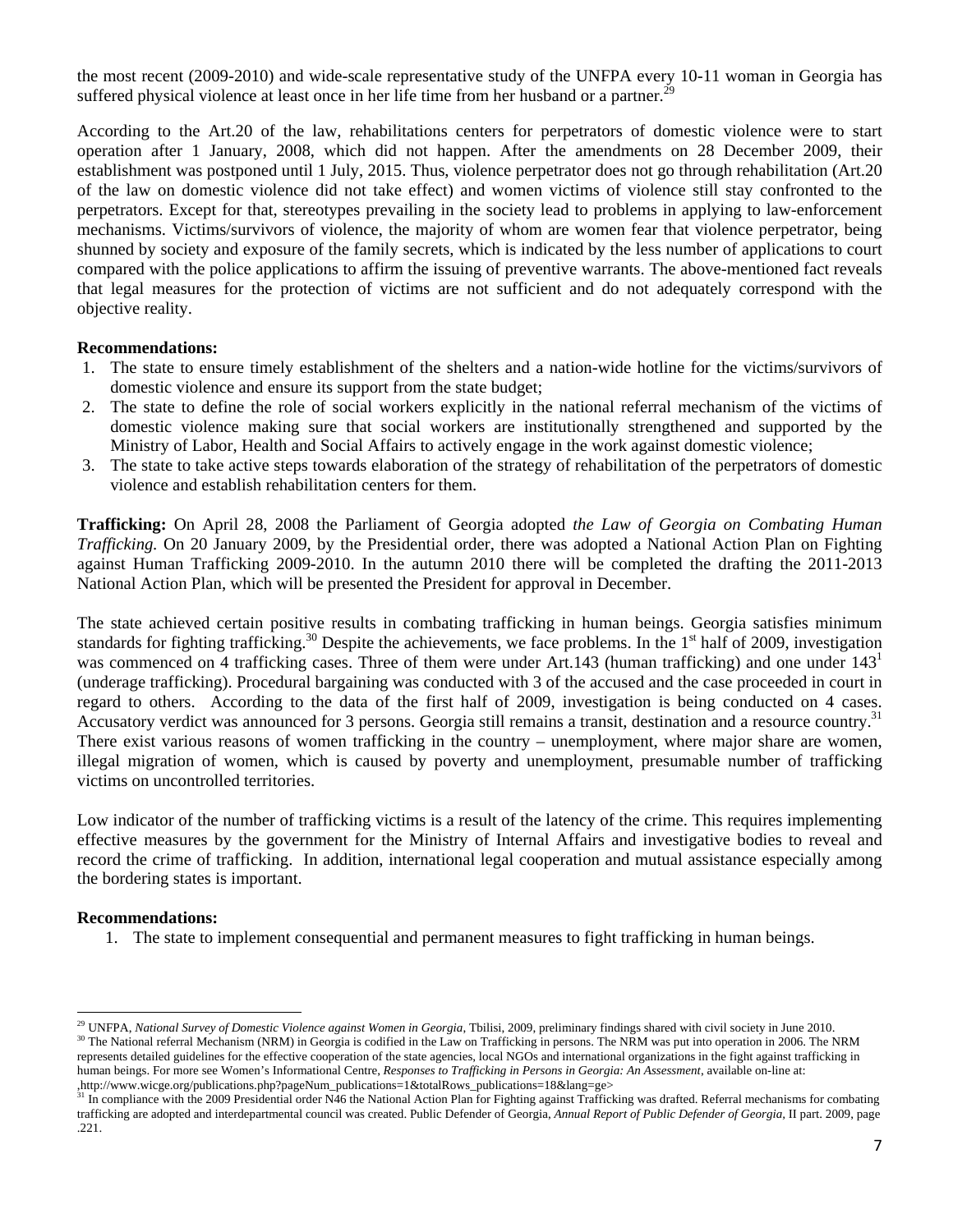**Internally Displaced Persons (IDPs) and their Rights:** At the beginning of the 1990s, the development of internal conflicts within Georgia was followed with internal displacement of hundreds of thousands of citizens from Abkhazia (1992-1993) and South Ossetia (1989-1992). Following an increase in the number of military actions in early August 2008, the situation in the conflict zone of South Ossetia, Georgia escalated into a full-scale combat between the Georgian Army and armed formations under control of the de facto authorities of Tskhinvali region and Russian Armed Forces. The outbreak resulted in civilian casualties, destruction and suffering along with a new wave of forced displacement of more than  $127,000$  citizens.<sup>32</sup> Out of this  $127,000$ , the majority of the internally displaced individuals (about 100 000) were able to return home after hostilities ended and Russian armed forces withdrew from undisputed (i.e. beyond South Ossetia) villages and towns of the country and the Georgian side regained control over these territories.<sup>33</sup> Returned villagers whose homes were damaged or destroyed during the conflict face particularly difficult socio-economic conditions.

It is noteworthy, that from over 127 000 internally displaced citizens as a result of August 2008 events, around 35 000 individuals have not been able to return to their homes in South Ossetia. "The fighting did not end the political conflict nor were any of the issues that lay beneath it resolved."<sup>34</sup> In total, for the time being there are over 293,048 Internally Displaced Persons in Georgia<sup>35</sup> as a result of the internal conflicts of early 1990s as well as the recent August 2008 war and women and girls comprise about 55 per cent of all IDPs, in both the so called "old" (early 1990's) and "new" (August 2008) waves.

Access to durable and adequate housing has been one of the most acute problems faced by the IDPs, which sometimes is much more complex for single women, including single elderly women, single mothers and of course IDP women who face domestic violence and would like to seek divorce. The Ministry of Internally Displaced Persons from the Occupied Territories, Accommodation and Refugees of Georgia Refugees estimated that more than 100 000 persons are residing in so called Collective Centers (CCs), which in fact are publicly owned buildings used earlier for schools, factories, hospitals, kindergartens, farms, etc.<sup>36</sup> For the time being all ("old" and "new" waves) IDPs are concentrated either in the CCs, or in the new IDP cottage settlements constructed by the government especially for IDPs of August 2008 conflict or in so called private accommodation i.e. with their relatives, friends and sometimes also in rented or procured flats/houses.

The government of Georgia has adopted a number of legal and policy documents in relation to IDPs<sup>37</sup> and among them the *Action Plan for the Implementation of the State Strategy on IDPs 2009-2012* (hereafter IDP Action Plan), which foresees concrete measures for addressing the question of durable housing of IDPs by offering them compensations or self-privatization (transfer of ownership) of the state provided shelters i.e. CCs where they have been leaving during the displacement for a symbolic price of 1 (one) Georgian Lari (USD 0.6). According to this Action Plan, about 50 000 IDPs will receive 400 CCs under their ownership in 2009-2010, and additional CCs will be identified for self-privatization in  $2011^{38}$ 

Women's NGOs managed to successfully advocate for mainstreaming gender into the IDP Action Plan during its elaboration in spring 2009. However, due to low human rights' awareness of the IDPs on the one hand and the lack of clarity on actual implementation mechanisms of the Action Plan (such as uniformity/criteria for calculating compensations, clarity of privatization procedures) on the other, women's NGOs are convinced that in the process of

<sup>32</sup> UNHCR, *Georgia: Country Operations Profile,* available on-line at:

<sup>&</sup>lt; http://www.unhcr.org/cgi-bin/texis/vtx/page?page=49e48d2e6> 33 These citizens were forced to flee during the August 2008 events, as they faced looting, torture, destruction of their property and other forms of humanitarian law's violation.

<sup>34</sup> Independent International Fact-Finding Mission on the Conflict in Georgia, *Report,* September 2009, 5, available on line at:

<sup>&</sup>lt; http://www.ceiig.ch/Report.html>

<sup>&</sup>lt;sup>35</sup> Report of the UN Secretary General, *Status of internally displaced persons and refugees from Abkhazia, Georgia, A/63/950, 24 August 2009, 2.* 

<sup>36</sup> Norwegian Refugee Council, *NRC Georgia: Basic Facts*, available on-line at:

<sup>&</sup>lt; http://www.nrc.ge/index.php?option=com\_content&task=view&id=13&Itemid=52&lang=en><br><sup>37</sup> Such as the Law of Georgia on IDPs (last amended in 2006), IDP Strategy (adopted in 2007) and IDP Action-Plan for 2009-2012 (adopted primarily deals with process of applying for and granting the status of internal displacement as well as the grounds for suspension or loss of the status. The Strategy spells out the main directions of work and the key principles to be followed while dealing with the IDPs including "Gender Equality, Protection of the Rights of the Child and Respect for Other Recognized Human Rights" as one of the key principles. (See: Government of Georgia, *Strategy for Internally Displaced Persons*, 2007, paragraph 1.9.) 38 Government of Georgia, *Action Plan for the Implementation of the State Strategy on IDPs,* 2009-2012, 1-2.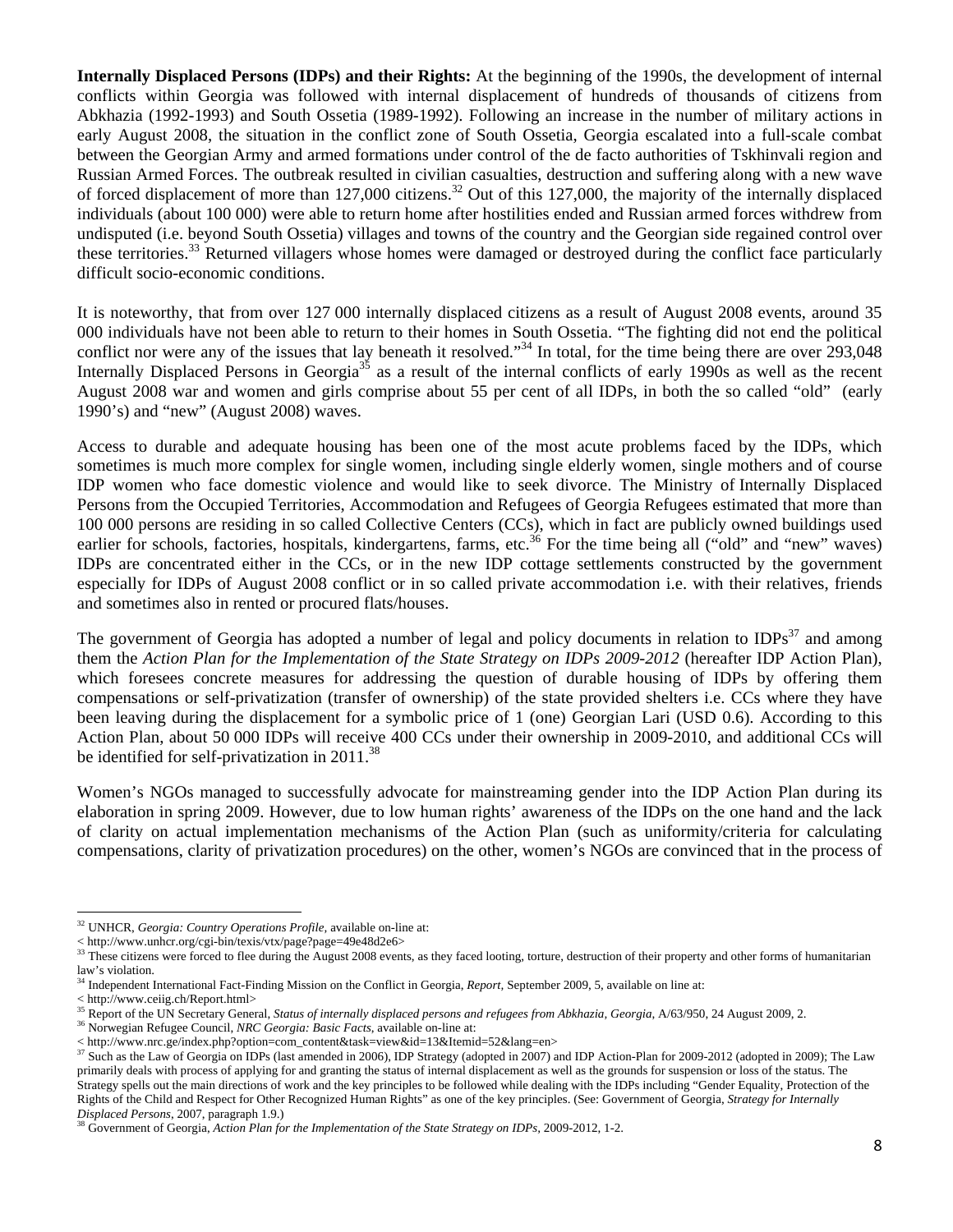the Action Plan's implementation, the IDPs, especially IDP women will be in need of better awareness on legal recourse to prevent discrimination based on sex.

Already in September 2008 UNIFEM commissioned *the Needs Assessment of Internally Displaced Women as a Result of August Events* to the Institute for Policy Studies; through 5-29 September 1144 IDPs (47.1 percent men and 52.9 percent women) were surveyed. The Assessment has found a striking impoverishment trend among the displaced persons, the portion of households with monthly income of more than GEL 200 (about USD 120) decreased from 59 percent to 13 percent. Some 14.7 percent of the respondents pointed at having no income at all. The Assessment has also demonstrated that 56 percent of men and 44 percent of women were interested in taking loans to start / develop small businesses.<sup>39</sup>

For many IDPs, displacement is a humiliating experience, often associated with being completely dependent on others' help. As a group of internally displaced women mentioned, the risks are high that being an IDP i.e. passive and victimized recipient of someone's support will become a permanent state. IDPs, both male and female, want to be active agents, subjects rather than objects in the processes that concern their lives and future.<sup>40</sup> For the time being, the aid for IDPs living in organized settlements (collective centers and new cottage settlements) is 22 GEL (equivalent to USD 12) for one person. IDPs living in private sector (e.g. those living with relatives or in rented facilities) receive 28 GEL (equivalent to USD 15) per person.<sup>41</sup> We think that the state assistance provided to IDPs is very low and classification of IDPs according to their living place is unfair.

In a country with unresolved conflicts, it is an absolute necessity to integrate principles of UN SCR 1325 and now also SCR 1820 (as well as UN SCR 1888 and 1889) in any work aimed at gender equality and poverty reduction to ensure the sustainability of the impact made. Efforts must be made to raise awareness and capacity of decisionmakers as well as women and men at the grassroots level, about the importance of gender equality and women's participation in post-crises rehabilitation, peace building and conflict resolution processes. The resolutions are popularized mainly by international and non-governmental organizations. In the Georgian State Concept on the Gender Equality of July 2006, UN Security Council Resolution 1325 is reflected but as of now there exists no special national Action Plan on Women, Peace and Security in Georgia.

### **Recommendations:**

- 1. The state to take effective measures for establishing adequate conditions for the rehabilitation and empowerment of internally displaced women;
- 2. The state to develop and adopt the National Action Plan on Women, Peace, and Security for enhanced implementation of the UN SCR 1325 and UN SCR 1820 in collaboration with civil society;
- 3. The state has to acknowledge the immense resource of women in confidence building, and especially support women's people-to-people diplomacy initiatives as well as their involvement in the formal peace talks.

Poverty and Employment: Poverty is one of the gravest problems in Georgia. According to the department of Statistics, consumer basket constitutes less than USD 100.<sup>42</sup> It is noteworthy that the large-scale Targeted Social Assistance (TSA) program, operational since 2006, provides cash assistance along with healthcare insurance to 10.6% of the poorest segment of the population, $43$  still, many Georgian families that fallout from the TSA coverage remain affected by high levels of poverty and unemployment. According to official data the poverty rate of the population equalled 22.1% in 2008.<sup>44</sup> Using a different methodology – limiting comparability of the data – the World Bank Georgia Poverty Assessment reported a poverty rate of 23.6% for 2007, with rural and urban poverty at 29.7% and 18.3% respectively.<sup>45</sup> The majority among the impoverished are women, particularly single mothers, families with many children, disabled pensioners, and women residing in rural areas.

 <sup>39</sup> Institute for Policy Studies / UNIFEM, Rapid Needs Assessment of Internally Displaced Women as a Result of August 2008 Events in Georgia, Tbilisi, 2008, 27.

 $40$  Ibid, 21.

<sup>&</sup>lt;sup>41</sup> *The Law of Georgia on State Budget of 2010*. Art.34, point 9.<br><sup>42</sup> Data of the National Statistics Office of Georgia, official web-page, available on-line at:

<sup>&</sup>lt;http://www.ginsc.net/main.php?option=view\_article&mode=0&article=12713&lang=ru ><br>
43 Social Service Agency official webpage, available on-line at: <http://www.ssa.gov.ge/index.php?id=897><br>
44 Statistics Georgia, available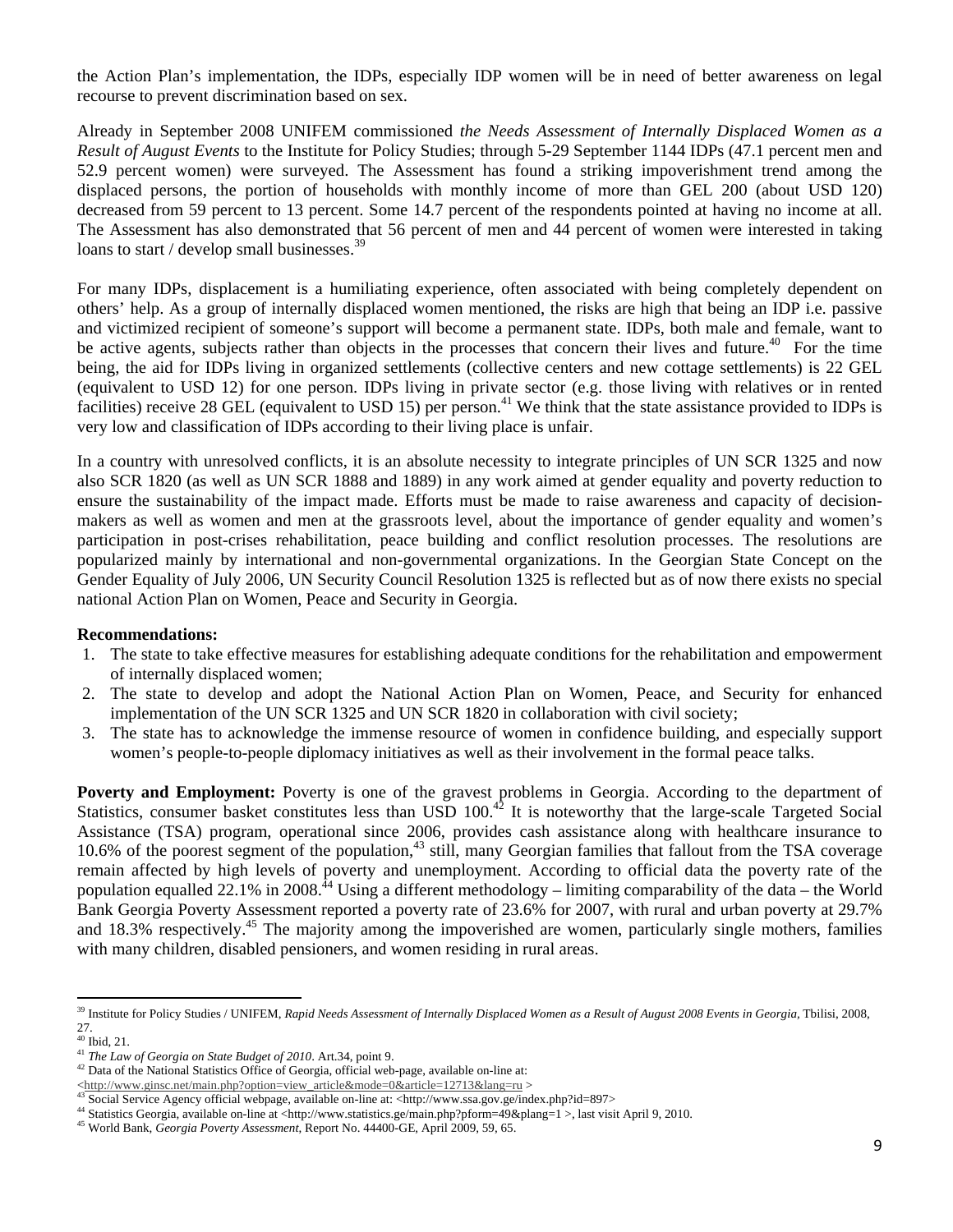The majority of women remain employed in the low-paying fields of agriculture, education, healthcare and light industry.46 The vertical and horizontal gender segregation of the labor market is obvious from the high concentration of women either in lower positions or in the less profitable sectors of economy; According to official state statistics, in 2005 the average nominal monthly salary of women in all fields of the economy and all sectors was 49% of that of men.<sup>47</sup> The lack of employment opportunities in the public as well as private sectors led big number of women and men to migrate or seek self-employment.<sup>48</sup> Among the self-employed in the agriculture sector, women comprised 85% while men made 74%. However, despite the high concentration of women in agriculture still their average monthly income was 58% of what men earned.<sup>49</sup> As for the concentration of employees by sectors, women comprised 83% of all employees in the education sector and 85% of all employees in the fields of healthcare and social services according to 2008 data.<sup>50</sup>

In addition, many fields employing predominantly women are undergoing privatization processes, which has led to many women being made redundant or having their pay cut.<sup>51</sup> Unfortunately, no research exists on the impact of privatization on women in the education and healthcare sectors, but the privatization process of healthcare and educational institutions in many instances has not been transparent and has been damaging to the interests of the employees.<sup>52</sup>

In 2005, instead of the assistance for kindergartens and orphanages, child caring program was created, founding the program financing in the sphere. Reorganization of pre-school institutions was carried out. Pre-school education became the sphere of funding for self governance, as well as private funding. As a result of sharp decrease in hiring, the child care in pre-school institutions moved largely to families and its burden rested on the mother and other family members. These facts had particularly negative effect on poor families. This condition increased the need for women labor and sharply effected on the reduction if their share in active labor force. Looking after the family took most of a woman's time, affecting negatively on her socio-economic status.<sup>53</sup>

The infringement of women's labor rights was intensified by Labor Code adopted in 2006, which contains a lot of deficiencies with regard to women's employment and protection of their labor rights. E.g. the Code envisages the right of the employer to fire the employee without any explanation,<sup>54</sup> making the "non-discrimination" one of the key principles of the Code declared by Art.2 of the Labor Code just a phrase. The Labor Code envisages the right to leave during pregnancy, childbirth, and child caring, or adoption a newly born baby and additional leave to look after the baby, comprising of 477 calendar days. Out of these days, only 126 – one third of the leave is paid, which is quite insignificant.

International treaties oblige the state to ensure that pregnant women and mothers with newly born babies are afforded adequate social insurance, which, quite often, is not complied with. Art.27 of the Code sets the remuneration for 140 days in cases of complicated pregnancy or the birth of twins. On adopting a baby under 1 year, a woman is given the leave of 365 days, out of which only 70 days are remunerable. Incorrect legislative promulgation (the amount of money for pregnancy and child caring and the length of paying) might cause a very high degree of woman's dependence on others and affect determining her social role in the community. The aid for women with multiple children is also meager. Families raising 7 or more children under 18 are given the assistance amounting 25 GEL (equivalent to USD  $13,50$ ).<sup>55</sup>

High level of unemployment, low remuneration and the problem of finding a place on labor market, imperfections of labor legislation, pushed many people to emigration. The process is becoming more dramatic, as gender inequality has increased over the recent years. Majority of the young people leaving the country are women, which, in long-

<sup>&</sup>lt;sup>46</sup> According to 1989 data 50.2% of employed in agriculture, 77.4% in healthcare and 70.4% in light industry were women. See Gender Development Association, *Status of Women in Georgia*, Tbilisi, 1999, 7.<br><sup>47</sup> Ministry of Economic Development of Georgia, Department of Statistics, *Woman and Man in Georgia, Statistical Abstract*, Tbilisi, 2006, 54.

<sup>&</sup>lt;sup>48</sup> See Lia Sanikidze, et al., Reality: Women's Equal Rights and Equal Opportunities in Georgia, 2006. Also see Charita Jashi, Gender Economic Issue: the *Georgian Case*, 2005. 49 Ibid, 59-60.

 $\frac{50}{50}$  Ibid. 48.<br><sup>51</sup> Charita Jashi, *Gender Economic Issue: the Georgian Case*, 90-91.

<sup>&</sup>lt;sup>52</sup> Lia Sanikidze, et al., *Reality: Women's Equal Rights and Equal Opportunities in Georgia*, 13.<br><sup>53</sup> Charita Jashi, Mikhail Tokmazishvili, *Gender aspects of the Financial Policy of Georgia*, Tbilisi, 2009, page 43.<br><sup></sup>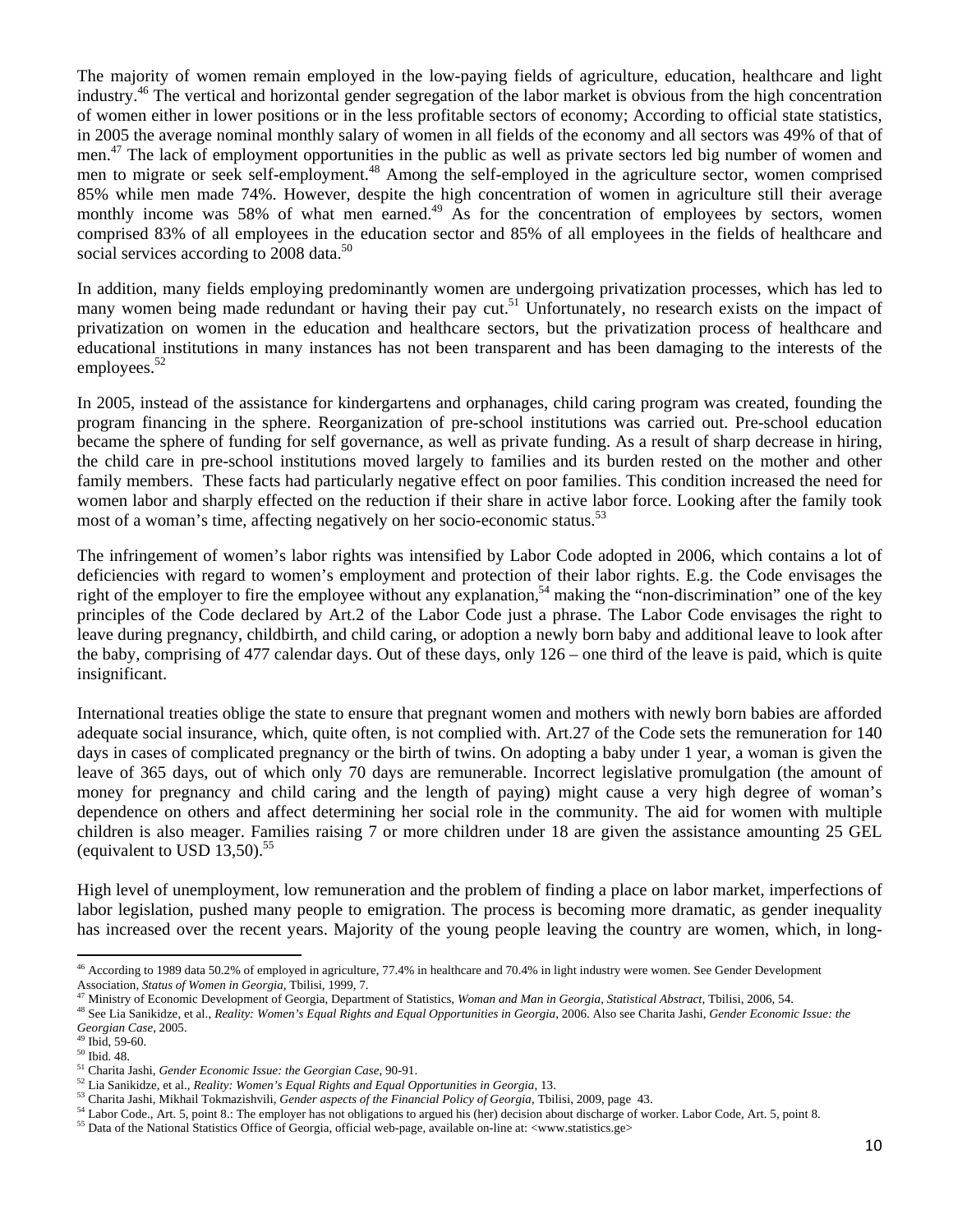term perspective, can cause serious socio-demographic problems. In Georgia, demographic situation, together with other circumstances, is particularly burdened by emigrational processes of the population (particularly women and young people).

The intensive increase of women's labor emigration considerably changed the family structure and gender roles. In addition, cases of family violence have intensified, moral influence on young people and children has weakened, trafficking, prostitution and other offences have become widespread, while the majority of violence victims constitute women. In 2005 there existed 13 registered cases of trafficking, 10 of them was committed against women. In 2007 29 cases were registered, out of which 14 was committed against a woman. With the increase of trafficking, the number of crimes committed against men also raised<sup>56</sup>. Outside the country, women are mostly engaged in informal sectors, where there is no legal mechanism for protecting labor rights. Large part of women work illegally in the immigration. This is the reason why the majority of them cannot come back to their homelands and are in fact cut put of relatives. Such kind of persons comprises 57.5 % of emigrants. <sup>57</sup>

Today in Georgia, there is no conception of population migration, in which the uniform strategic vision of migration processes will be reflected. Unfortunately, the latest researches on migration do not consider gender aspects at all. Complex study of the labor market and emigration processes is needed.

## **Recommendation:**

- 1. The state to elaborate gender-sensitive social assistance policies, which will be reflected in the state budget;
- 2. The state to elaborate and implement special vocational education programs for women;
- 3. The state to create information bank of labor migrants and setting the strategies and regulation mechanisms of migration policy, improving the mechanisms of the protection of the migrants and returnees social and economic rights;
- 4. The state to revise the Labor Code to fully reflect the ILO regulations in the sphere of labor, as well as the international gender equality and non-discrimination standards.

**Right to Health:** Reforms implemented after 2007, which aimed at improving the healthcare of the population, caused the rise in the prices of healthcare services. Thus, access to healthcare has become highly problematic for impoverished citizens of Georgia, among them single, elderly, and disabled women.

Development of healthcare sector is important for reaching gender equality and social justice, as well as for the reduction of poverty. Even though the state budget investments in health sphere were not so high, such programs as safe motherhood, improving women's reproductive health, prophylactic programs of infective and social deceases, deceases bearing high risks for women, etc., were still financed. 58 However, because of the small budget, the mentioned programs were not accessible for everyone and many of them ceased existence in 2004-2005.<sup>59</sup> Along with the increase of private funding in the healthcare sector, the government share has been reduced and healthcare became inaccessible for many of the citizens. Only in Tbilisi, the capital, there exists the free of charge cervical and breast cancer screening and diagnostic program funded from the state budget with UNFPA's technical support. Diagnostics and treatment for other types of oncology diseases services are not supported from the state budget.

On the background of aging population and low birth-rates, medical service for pregnant women seems to be particularly alarming. The expenses for one pregnant woman are limited only to 55 GEL (equivalent of USD 30).<sup>60</sup> Medical treatment of high risk pregnant and delivering mothers is compensated with 200 GEL (equivalent of USD 108) (for women below the poverty line the compensation is 400 GEL (equivalent to USD 216 ), with co-payment from the patient. The average cost of the mentioned treatment is 883 GEL (equivalent to USD 477). The cost of the

<sup>&</sup>lt;sup>56</sup> In 2007, with the order of the Georgian Office of International Organization for Migration, existing migration management processes were assessed by foreign experts. They mentioned that in Georgia massive and complex study of migration processes has not been conducted yet. gender aspects are not considered during the studies; there exists no institutional legislative body for migration administration, which will show the real picture of migration processes in the country (see the review of migration management in Georgia, 2008, Assessor. mission report, IMO) 57 Charita Jashi, Mikheil Tokmazashvili, *Gender Dimensions of the Financial Policy of Georgia,* Tbilisi, 2009, page 10.

<sup>58</sup>Ibid, page 15.

<sup>59</sup>Ibid, page 12.

<sup>60</sup> Exchange rate 1 USD-1,85 GEL.